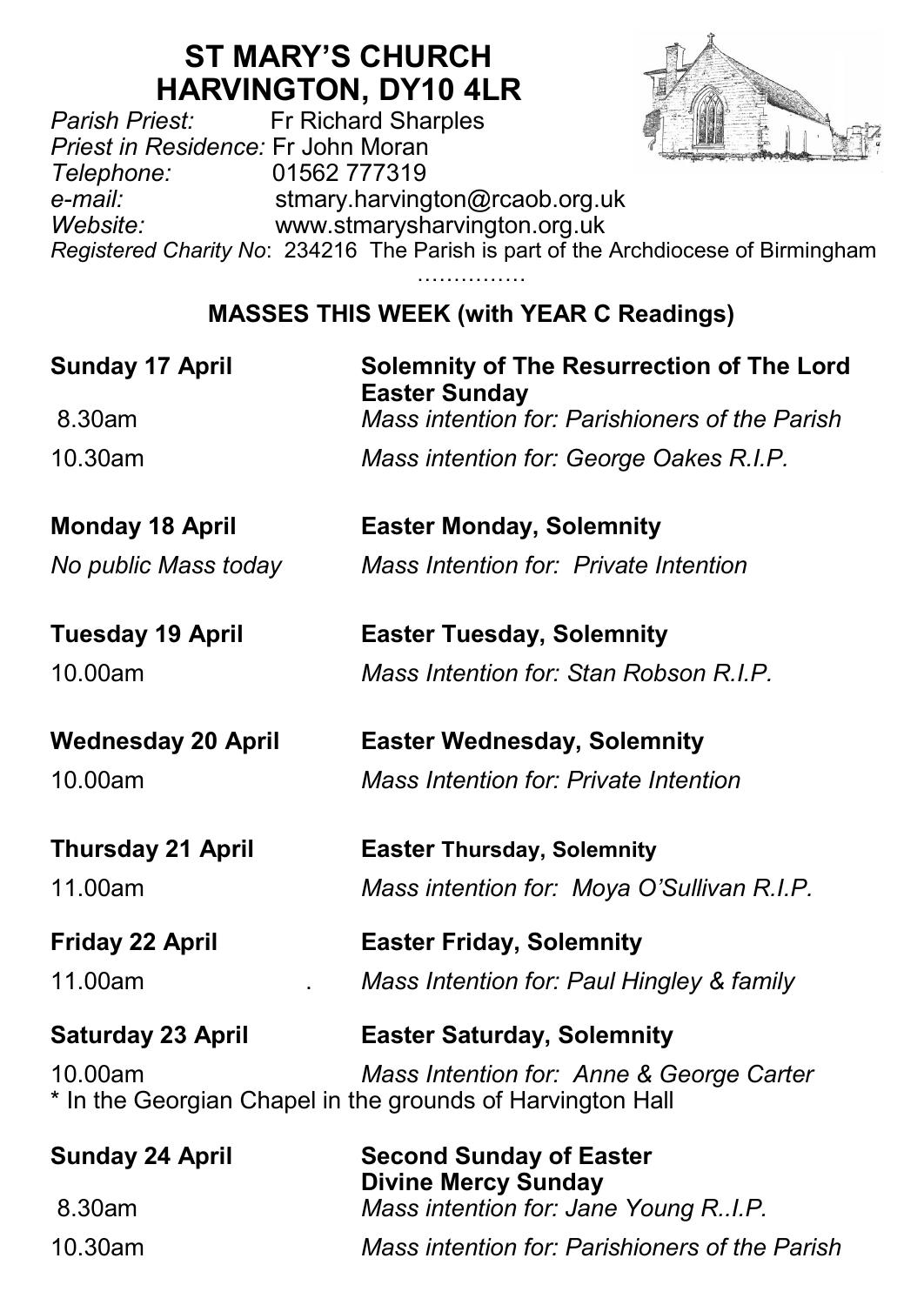**Anniversaries in April:** Rev Clement Harris (1905), Edward M Hailes (1955), Charles Cantillon (1985), Bridget Needham (1991), Michael Brown (1992), Elizabeth Eardley (2002), Mary Murray (2003), Piers Thompson (2004), Franz Tschak (2005), Mary Dolores Lloyd-Jones (2007), George Oakes (2009), Laurence Rochford (2011), Leonard Eynsham (2016), Maureen Trow (2018), Charles Paice (2019), Margaret Bradley (2020) Sylvia Florence Waling (2020)

…………………………………………………………………….

**In your prayers please remember parishioners and friends who are sick:**  Deirdre Brookes, Kathleen Clark, Liz & Lionel Cornish, Bob & Shirley Grant, Jane & Peter Handley, Bernard Millard, John & Ellen Mottram, John & Patricia Newton, Ann Parrish, Clare Saich, Karen Wright.

…………………………………………



|                                                                | for all your offerings and donations. They are always gratefully received. |         |
|----------------------------------------------------------------|----------------------------------------------------------------------------|---------|
| THANK<br>YOU<br><b>Contributions to the Parish: 4-11 April</b> |                                                                            |         |
|                                                                |                                                                            |         |
|                                                                |                                                                            | £83.50  |
|                                                                |                                                                            | £160.50 |



**OFFERTORY DONATIONS** are no longer collected in the pews. If you wish to make a donation on **SUNDAYS** please place your offering in the 'bin' on the porch table. On **OTHER DAYS OF THE WEEK** offerings may be placed **in the basket on the sanctuary step in front of the altar.** 

………………………………

#### **EASTER OFFERINGS to Fr John**.

Labelled envelopes are available from the table in the porch should you wish to make an offering during the Easter Season. They may be placed either with the collections taken in church or given directly to Fr John.



……………………………..

### **WELCOME TO ST MARY'S!**

- Whilst there is no legal requirement to wear a face covering the government suggests: '… that you continue to wear a face covering in crowded and enclosed spaces where you may come into contact with other people you do not normally meet. Social distancing in a place of worship is now a personal choice. People are encouraged to respect other attendees and those working who may wish to adopt a more cautious approach.' www.gov.uk/ guidance/covid-19-guidance-for-the-safe-use-of-places-of-worship
- If members of the congregation would like to ensure social distancing they may use a 'Please Leave Space' sign (available in the porch) and place it on the seat beside them in their pew.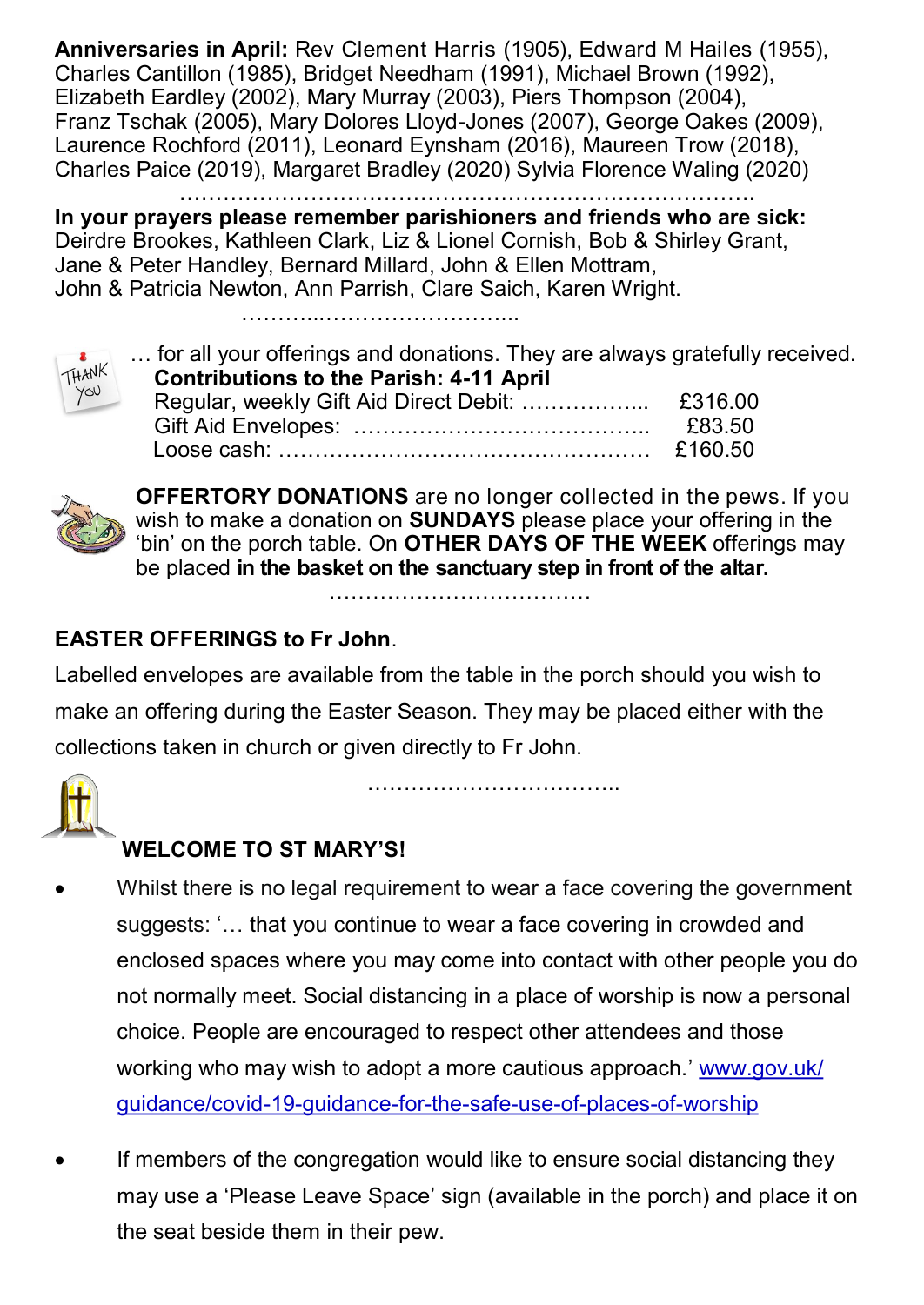

 Fr Richard joins Fr John in sending best wishes and Easter Blessings to all St Mary's parishioners.

……………………………….

Your donations to our local **FOOD BANK** were received with heartfelt thanks when they were delivered to the Kidderminster collection point on Monday. The Children's Liturgy Group made a special effort and a large box of their donated food items will be put to immediate use and given to those most in need in our community. For anyone still wishing to donate money, either donate through their website kidderminster.foodbank.org.uk OR make cheques payable to 'The Kidderminster Foodbank' and post to: Mrs Denise Carson, Kidderminster Foodbank Treasurer ,

20 Whitehill Road, Kidderminster, Worcs. DY11 6JJ



Please support **ST MARY'S, CHILDREN'S LITURGY GROUP**, with CAFODs Walk Against Hunger to raise money for the 200 million children in the world whose lives are at risk of malnutrition. You can support the Children's

………………………………………

Liturgy Group by donating on their Justgiving page: walk.cafod.org.uk/fundraising/st -marys-harvington-childrens-litergy, or by adding your details to the sponsorship form available in the church porch.

…………………………………………



The **FRIENDS OF THE HOLY LAND** Wyre Forest Group, are organising a **PILGRIMAGE WALK TO HARVINGTON ON ST GEORGE'S DAY ON TH** SATURDAY 23rd APRIL. Sponsored Pilgrims will start from different locations – Stourport, Stourbridge, Bromsgrove, Cutnall Green, including St George's Church, Kidderminster. Starting at 10.30am they will converge on (or arrive at) Harvington from noon onwards for a picnic, followed by a short ecumenical service at St Mary's at Harvington. If you would like to join the walk, sponsored by your friends, family, colleagues etc , please contact either Stephen Brown on 01562 753422, e-mail: gailstephen@blueyonder.co.uk or David Mills 01299 253035, e-mail: mills669@btinternet.com. If you would like to support some of the walkers there is a sponsorship form available in the church porch. …………………………………………………..



## **A 'PITCH' TO WILLING VOLUNTEERS!**

In preparation for this year's Summer Fete (to be held on Saturday 25th June), it's Michael Jones's in-'tent'-ion to ensure that all of the gazebos are perfectly serviceable. Therefore, he's

looking to 'rope' in plenty of 'guys' and gals to help 'canvass' the gazebos. So please 'peg' the date of Saturday 7th May, starting at 10.00am If you're able to come along, please let Michael know via

email: michaeljonesinbromsgrove@btinternet.com or phone: 07580 136641.

… Michael promises to stop the 'tent puns' if he gets enough volunteers on the 7th!